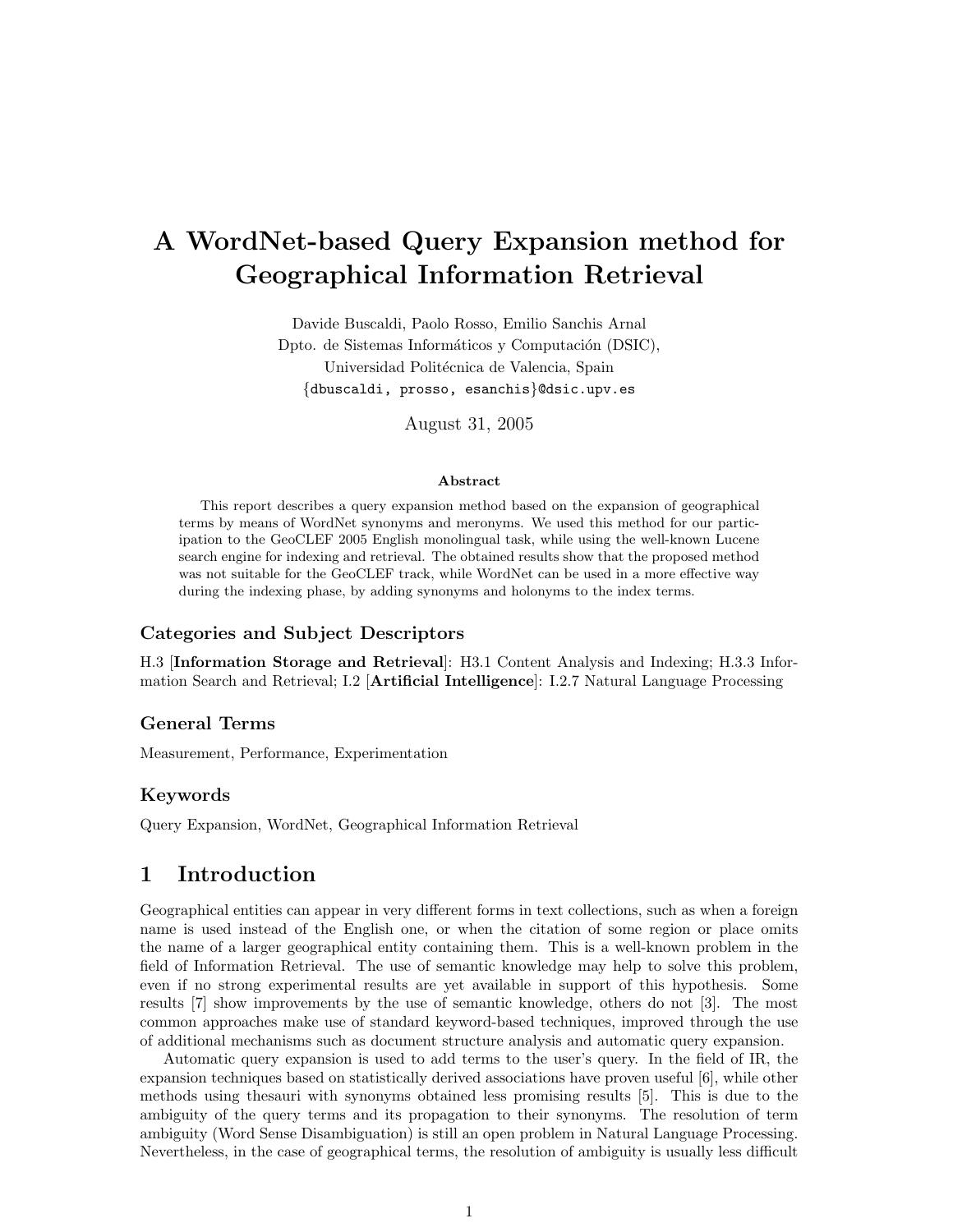and therefore better results can be obtained by the use of effective query expansion techniques based on ontologies, as demonstrated by the query expansion techniques developed for the SPIRIT project [2].

In our work we used the WordNet ontology only in the geographical domain, by applying a query expansion method, based on the synonymy and meronymy relationships, to geographical terms. The method is based on a similar one we previously developed for the use with the  $TREC\text{-}8<sup>1</sup>$ adhoc task.

# 2 Query Reformulation

There can be many different ways to refer to a geographical entity. This may occur specially for foreign names (e.g. *Rome* can be indicated also with its original italian name, *Roma*), acronyms (e.g. U.K. or G.B. used instead of the extended form United Kingdom of Great Britain and Northern Ireland), or even some popular names (for instance, Paris is also known as the *ville* lumière, i.e., the city of light). Each one of these cases can be reduced to the synonymy problem. Moreover, sometimes the rhetoric figure of *metonymy* (i.e., the substitution of one word for another with which it is associated) is used to indicate a greater geographical entity (e.g. Washington for U.S.A.), or the indication of the including entity is omitted because it is supposed to be well-known to the readers (e.g. Paris and France).

WordNet can help in solving these problems. In fact, WordNet provides synonyms ({U.S., U.S.A., United States of America, America, United States, US, USA} is the synset corresponding to the "North American republic containing 50 states"), and meronyms (e.g. France has Paris among its meronyms), i.e., concepts associated through the "part of" relationship.

Taking into account these observations, we developed a query expansion method that exploits these relationships. First of all, the query is tagged with POS labels. After this step, the query expansion is done in accordance to the following algorithm:

- 1. Select from the query the next word  $(w)$  tagged as proper noun.
- 2. Check in WordNet if w has the  $\{country, state, land\}$  synset among its hypernyms; if not, return to 1, else add to the query all the synonyms, with the exception of stop-words and the word  $w$ , if present; then go to 3.
- 3. Retrieve the meronyms of  $w$  and add to the query all the words in the synset containing the word *capital* in its gloss or synset, except the word *capital* itself. If there are more words in the query, return to 1, else end.

For example, the query: *Shark Attacks off Australia and California* is POS-tagged as follows: NN/shark, NNS/attacks, PRP/off, NNP/Australia CC/and NNP/California. "Shark" and "Attacks" do not have the  ${country, state, land}$  synset among their hypernyms, therefore Australia is selected as the next w. The corresponding WordNet synset is  $\{Australian, Commonwealth of$ Australia, with the result of adding *Commonwealth of Australia* to the expanded query. Moreover, the following meronym contains the word "capital" in synset or gloss: *Canberra*, Australian capital, capital of Australia – (the capital of Australia; located in southeastern Australia), and the result is that *Canberra* is included in the expanded query. The next  $w$  is *California*. In this case the WordNet synset is  ${California, Golden State, CA, Calif.}$ , and the words added to the query are Golden State, CA and Calif.. Two meronyms contains the word "capital":

- Los Angeles, City of the Angels (a city in southern California; motion picture capital of the world; most populous city of California and second largest in the United States)
- Sacramento, capital of California (a city in north central California 75 miles northeast of San Francisco on the Sacramento River; capital of California)

<sup>1</sup>http://trec.nist.gov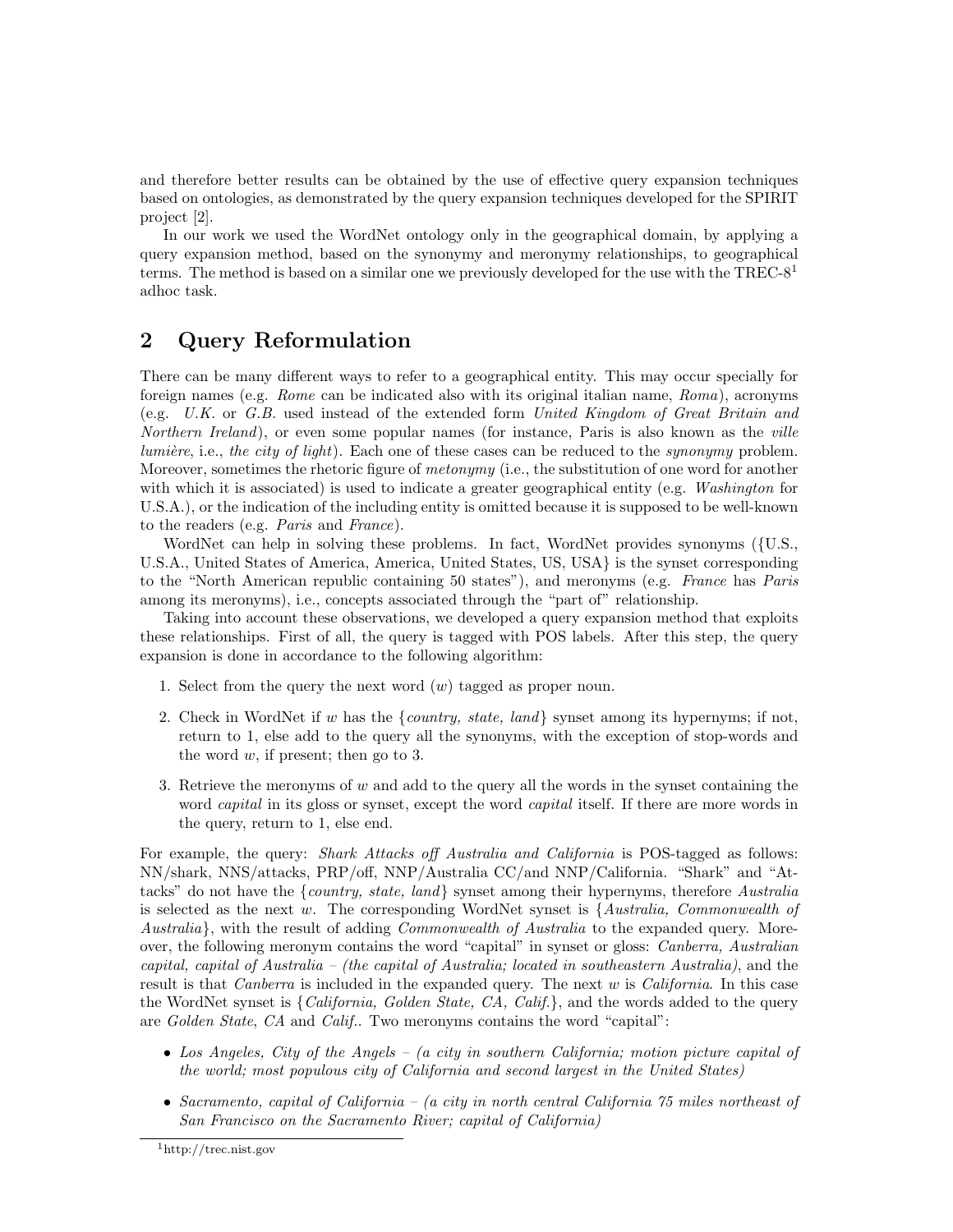Moreover, during the POS tagging phase, the system looks for word pairs of the kind "adjective noun" or "noun noun". The aim of this step was to imitate the search strategy that a human would attempt. Stopwords are also removed from the query during this phase. Therefore, the expanded query handed over to the search engine is: "shark attacks" Australia California "Commonwealth of Australia" Canberra "Golden State" CA Calif. "Los Angeles" "City of the Angels" Sacramento.

For this work we used the Lucene<sup>2</sup> search engine, an open source project available for free download from Apache Jakarta. The Porter stemmer [1] was used during the indexing phase, and for this reason the expanded queries are also stemmed by the *SnowballAnalyzer* (provided with the Lucene API) before being submitted to the search engine itself.

## 3 Results

We submitted only the two mandatory runs, one using the topic title and description fields, and the second including the "concept" and "location" fields.

For every query the top 1000 ranked documents have been returned by the system. We performed two runs, one with the unexpanded queries, the other one with the expansion. For both runs we plotted the precision/recall graph (see Figure 1) which displays the precision values obtained at each of the 10 recall levels.



Figure 1: Precision/Recall graphs obtained for the two submitted runs, the  $disc051qc$ , using only topic title and description, and the  $dsic052gc$ , which uses also the "concept" and "location" fields.

It is clear that the results obtained by taking into account the "concept" and "location" fields are generally better than those obtained working only on the topic title and definition, as can be observed also by the results obtained over the single topics in Table 1.

The obtained results show that the performance of our system stands around the average of the participants to the exercise. From these results the advantage of the query expansion method is not clear, even if it proved effective in some topics (particularly 16 and 7). We suppose this is due to the fact that the expansion may introduce unnecessary information. For example, if the user is asking about "shark attacks in California", we have seen that Sacramento is added to the query. Therefore, documents containing "shark attacks" and "Sacramento" will obtain an

<sup>2</sup>http://lucene.apache.org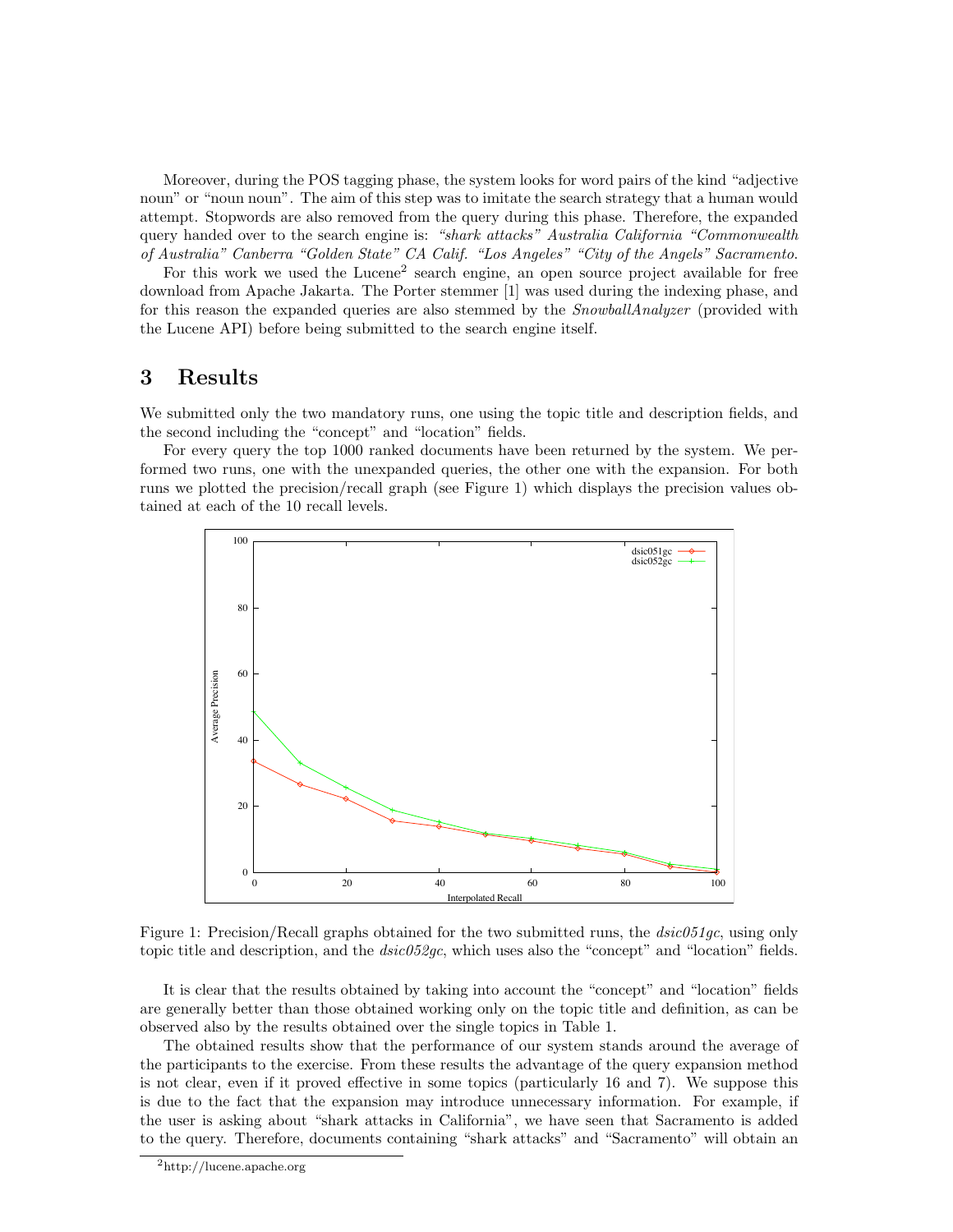| Topic | dsic051gc | dsic052gc | Topic | dsic051gc | dsic052gc |
|-------|-----------|-----------|-------|-----------|-----------|
| 001   | 9.23%     | 34.61%    | 014   | 5.71%     | 5.12%     |
| 002   | $5.24\%$  | 5.38%     | 015   | 65.08%    | 70.03%    |
| 003   | 14.71%    | 4.11%     | 016   | 60.82%    | 56.76%    |
| 004   | $0.03\%$  | 0.04%     | 017   | 20.06%    | 20.72%    |
| 005   | $0.31\%$  | 12.47%    | 018   | $0.52\%$  | 1.62%     |
| 006   | 11.17%    | 2.10\%    | 019   | 0.45%     | 0.81%     |
| 007   | 4.45%     | 19.82%    | 020   | 1.26\%    | 13.26%    |
| 008   | $0.14\%$  | 0.27%     | 021   | 9.83%     | 10.44\%   |
| 009   | 30.68%    | 32.42%    | 022   | 15.76%    | 17.06%    |
| 010   | 7.94%     | 10.52%    | 023   | 1.13%     | $0.80\%$  |
| 011   | $0.00\%$  | 0.01%     | 024   | 31.82%    | 22.00%    |
| 012   | $0.18\%$  | 3.81\%    | 025   | $0.00\%$  | $0.00\%$  |
| 013   | 12.54%    | 21.85%    |       |           |           |

Table 1: Average precision obtained for each topic for the two submitted runs.

higher rank, with the result that documents that contain "shark attacks" but not "Sacramento" are placed lower in the ranking. Since it is unlikely to observe a shark attack in Sacramento, the result is that the number of documents in the top positions will be reduced with respect to the one obtained with the unexpanded query, thus resulting in achieving a smaller precision.

In order to evaluate in a more precise way the query expansion, we compared the results obtained with two baselines, the first obtained by submitting to the Lucene search engine the query without the synonyms and meronyms, and the latter by using only the tokenized fields from the topic. For instance, the query "shark attacks" Australia California "Commonwealth of Australia" Canberra "Golden State" CA Calif. "Los Angeles" "City of the Angels" Sacramento would be "shark attacks" Australia California for the first baseline (without WN) and shark attacks Australia California in the second case.



Figure 2: Comparison of the results obtained for the run dsic052gc with two baselines: the unexpanded query (without query expansion) and the terms without any kind of preprocessing but the removal of stopwords (*clean system*).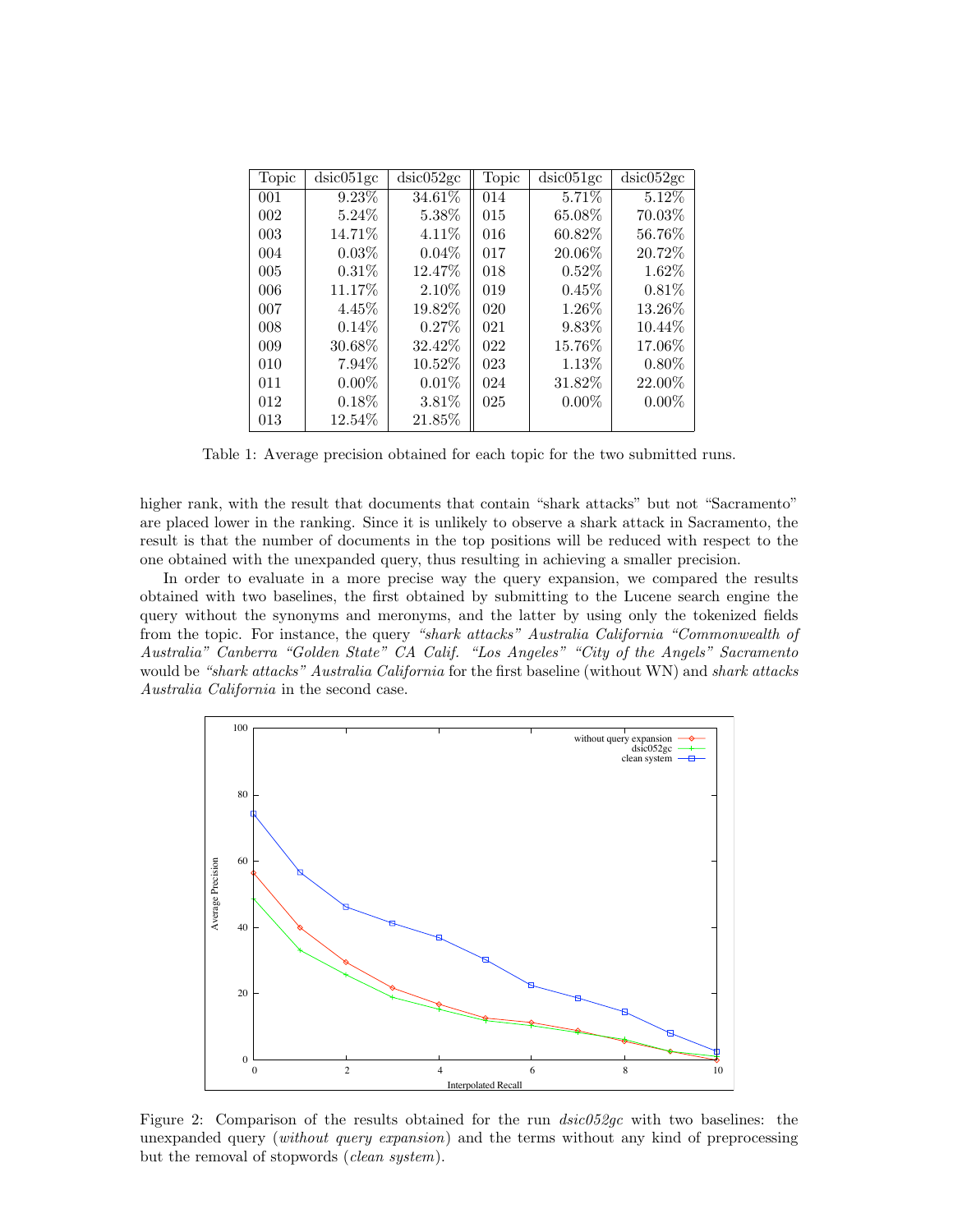Figure 2 shows that the query expansion not only did not prove useful, but was even worst than the simplest search strategy, which however was not used for the GeoCLEF experiments.

However, we still investigated another method to use WordNet in the geographical retrieval task. We performed a late experiment by using WordNet synonyms and holonyms (holonymy is the inverse relationship of meronymy) during the indexing phase. In detail, an additional indexing field (geo) was used together with the standard text indexing. The Named Entities detector based on maximum entropy from the *openNLP* project  $3$  was used in order to individuate location names during the indexing phase (this seemed to be faster and more reliable to us than looking into WordNet to find if one of the word senses has the location synset among its hypernyms). For every location name l, the synonyms of l and all its holonyms (even the inherithed ones) are added to the geo index. For instance, if Los Angeles is found in the text, the synonym "City of the Angels" is added to the geo index, together with the holonyms:  $\{California, Golden State,$ CA, Calif.} ,{United States, United States of America, America, US, U.S., USA, U.S.A.}, {North America<sub>}</sub>, {America, {Northern Emisphere} and {Western Hemisphere. A more clear view of the holonym tree obtained from WordNet is shown in Figure 3.

```
Los Angeles, City of Angeles
\RightarrowCalifornia, CA, Calif., Golden State
      \RightarrowUnited States, United States of America, America, US, U.S., USA, U.S.A.
           \RightarrowNorth America
                 \RightarrowAmerica
                 \RightarrowNorthern Hemisphere
                 \RightarrowWestern Hemisphere
```
Figure 3: The holonym tree obtained from WordNet for Los Angeles.

Due to the slowness of the process, we completed only the indexing of the *Glasgow Herald* 1995 collection in time for this paper. The topics (all-fields) were submitted to Lucene as for the simplest search strategy, but using the usual Lucene syntax for multi-field queries (e.g. all the geographical terms were labelled with "geo:"). The obtained results are displayed in Figure 4.

Even in this case we compared the obtained results with the standard search (i.e., no term was searched in the geo index), as for the baseline obtained by using only the tokenized fields from the topic. In order to clarify the difference, the following string was submitted to Lucene for the WordNet-enhanced search: "text:shark text:attacks geo:california geo:australia", while for the standard search the submitted string was: "text:shark text:attacks text:california text:australia". It is clear that this method gives much better results than the query expansion, and even better than the baseline.

# 4 Conclusions and Further Work

Our query expansion method was tested before only on a set of topics from the TREC-8 collection, demonstrating that a small improvement could be obtained in recall, but with a deterioration of the average precision [4]. The results obtained for our participation at the GeoCLEF do not confirm the previous results. We believe that this is due to the different nature of the searches in the two exercises; more precisely, in the TREC-8 queries the geographical names usually represent political entities: "U.S.A.", "Germany", "Israel", for instance, are used to indicate the American, German or Israeli government (therefore the proposed query expansion method, which added to the query Washington, Berlin or Jerusalem, proved effective), while in GeoCLEF the geographical names just represent a location constraint for the user's information needs. In such a context the use WordNet during the indexing phase proved to be more effective, by adding the synonyms and the holonyms of the encountered geographical entities to each document's index terms. We plan

<sup>3</sup>http://opennlp.sourceforge.net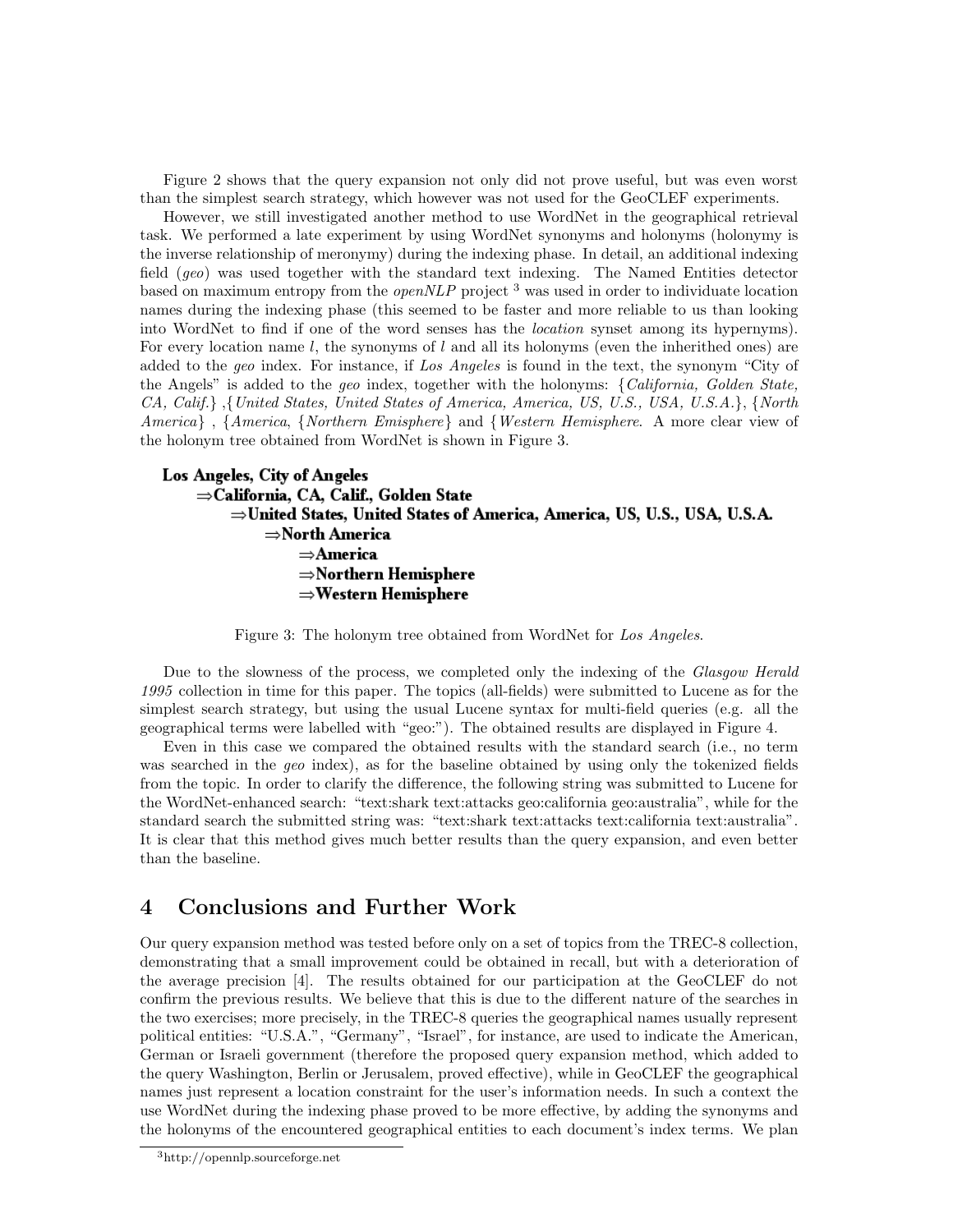

Figure 4: Results obtained over the GH95 corpus with the clean system and the WordNet-enhanced indexing based on synonyms and holonyms.

to perform more experiments on both the whole GeoCLEF and TREC-8 collections in order to verify the effectiveness of this indexing method.

# Acknowledgments

We would like to thank R2D2 CICYT (TIC2003-07158-C04-03) and ICT EU-India (ALA/95/23/2003/077- 054) research projects for partially supporting this work.

### References

- [1] Baeza-Yates, R., Ribeiro-Neto, B., "Modern Information Retrieval", Addison-Wesley, 1999.
- [2] Fu, G., Jones, C.B., Abdelmoty, A.I., "Ontology-based Spatial Query Expansion in Information Retrieval", ODBASE 2005, accepted.
- [3] Rosso, P., Ferretti, E., Jiménez, D., Vidal, V., "Text Categorization and Information Retrieval Using WordNet Senses", CICLing 2004, Lecture Notes in Computer Science, Vol. 2945. Springer-Verlag, 2004
- [4] Calcagno L., Buscaldi D., Rosso P., G´omez J. M., Masulli F., Rovetta S., "Comparison of Indexing Techniques based on Stems, Synsets, Lemmas and Term Frequency". In: Workshop "Red Temática en Tecnología del Habla, Valencia, Spain (2004), pp. 171-176.
- [5] Voorhees, E.M., "Query Expansion using lexical-semantic relations", ACM SIGIR 1994: pp.61-70, ACM, 1994
- [6] Xu, J., W.B. Croft, "Query Expansion using Local and Global Document Analysis", ACM SIGIR 1996: pp.4-11, ACM, 1996